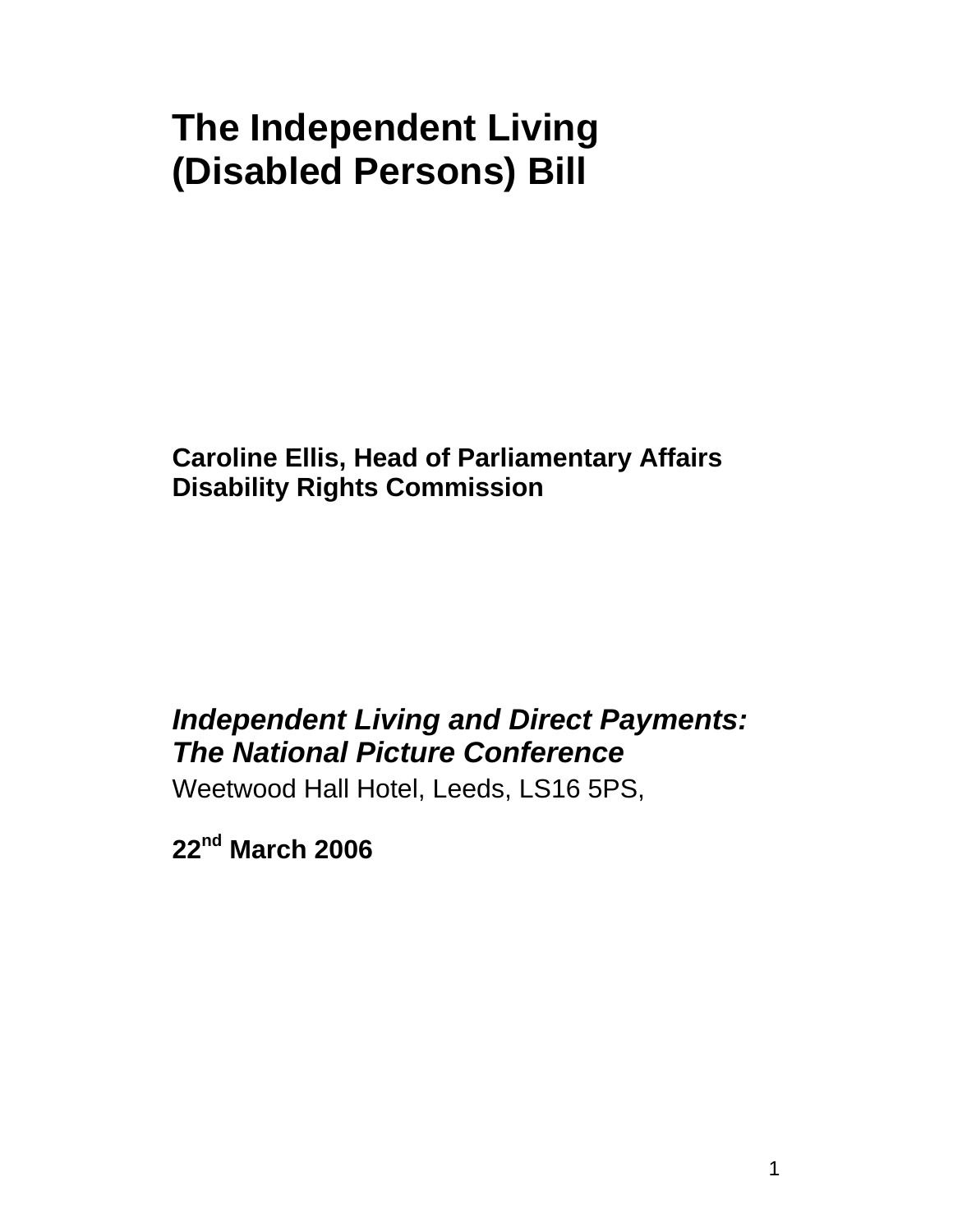## **Why are we writing an Independent Living Bill?**

Lord Ashley approached the DRC last summer to help him write a Bill to deliver stronger rights to independent living for all disabled people. This obviously fits with the DRC's ambition to secure such rights and we leapt at the chance to work with Jack, NCIL and other colleagues to make this happen.

I am assuming knowledge and a level of consensus as to what the current barriers are and how the law contributes to them i.e. a legal framework that

- allows people to be institutionalised against their will;
- subjects many to gross indignities and leads to infringement of basic human rights;
- fails to respect family life and which does little to enable active participation;
- relies massively on informal carers to the detriment of quality of life and choice for both disabled people and their families;
- operates eligibility criteria which leave many without any support whatsoever;
- is dominated by concerns about risk and shortterm financial considerations and
- entrenches blatant age discrimination.

I could go on and on. It ain't social model and it ain't even securing basic protection for human rights. In fact you won't find anything cast in terms of rights- another long-standing criticism.We will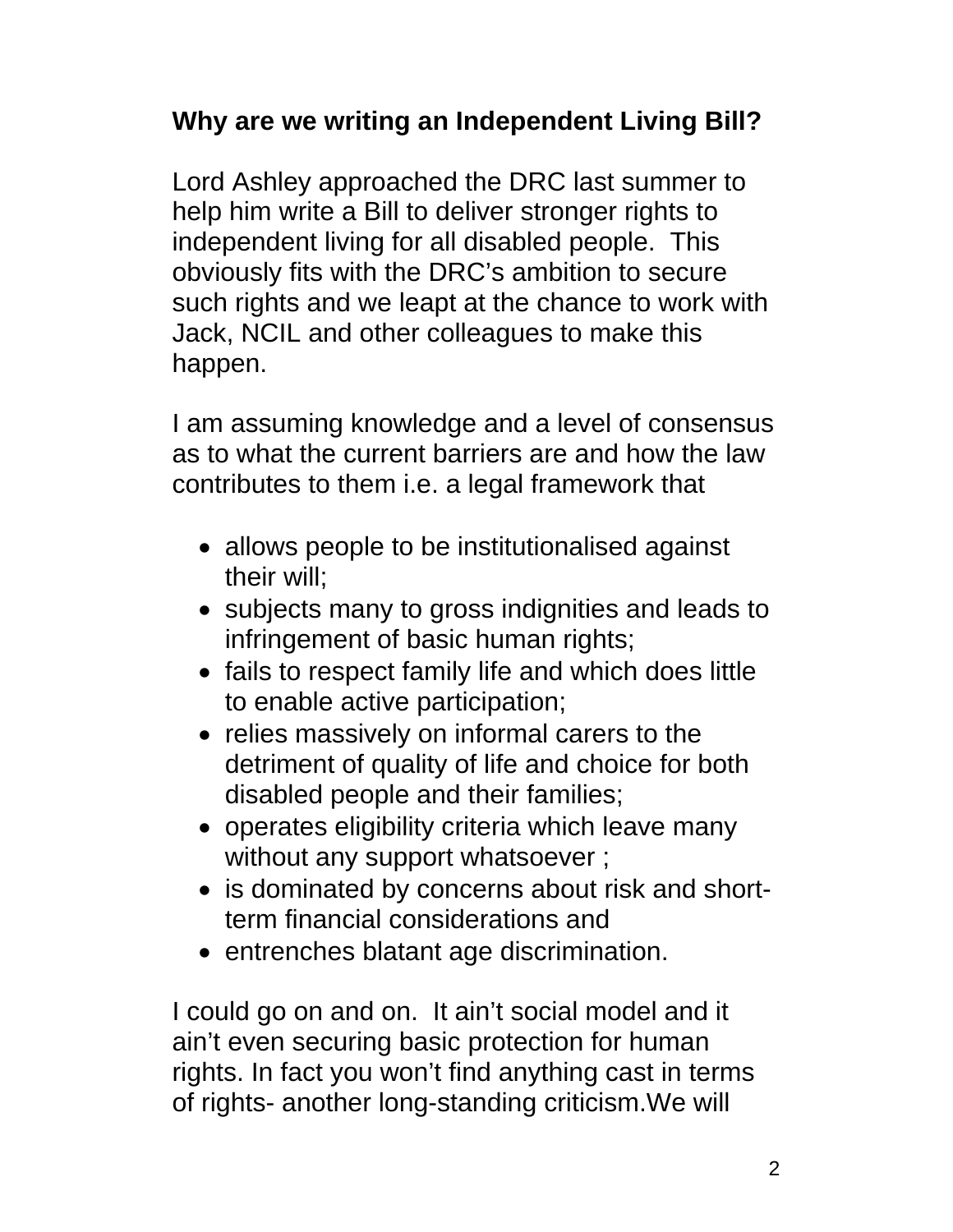need to get changes to the law if disabled people are to have effective rights to independent living. The major changes we need to culture, policy and practice simply cannot be achieved under the existing framework. With the Government committed to implementing a wide-ranging new strategy to radically improve the life chances of disabled people with independent living at its heart now is the time to strike.

The Life Chances Report said that: "More coherent and explicit standards should be developed bringing legislation and other rights into a coherent framework."

Exactly, couldn't have put it better ourselves, but let us not rely on Whitehall to come up with the goods. If it's going to happen there needs to be a huge push. Most of the big changes that have come about in the past have come about because of disabled people's activism, because of creative alliances among disabled people, with parliamentarians of all parties and of none and the odd empathetic mandarin (one of these, strategically placed, is worth their weight in gold). The Community Care (Direct Payments) Act and the DDA are prime examples, I could offer lots more.

Jack aims to introduce the Bill in the House of Lords at the beginning of May and we have two possible dates for second reading (this is the first debate on the principles of the Bill):  $19<sup>th</sup>$  May or  $16<sup>th</sup>$  June.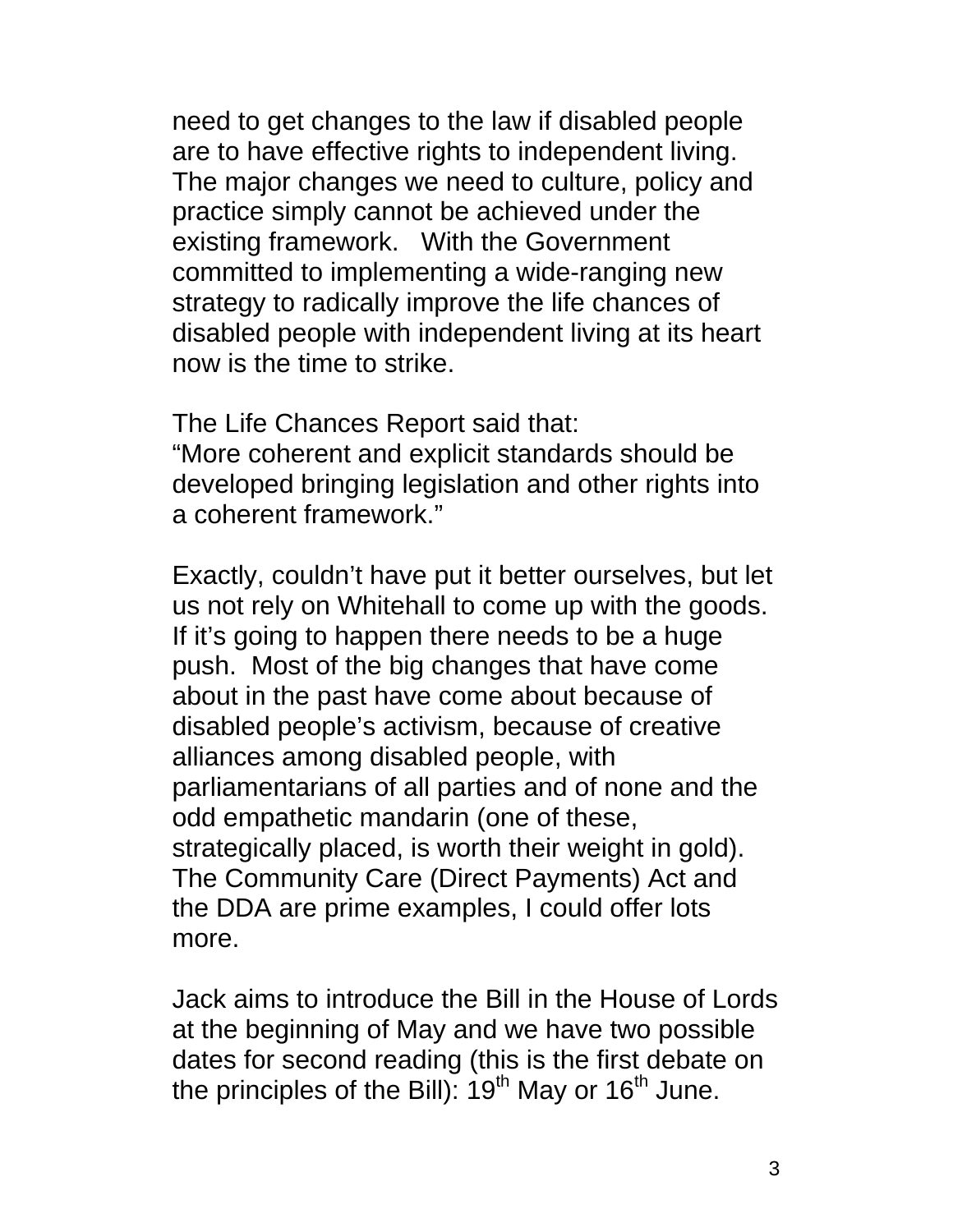Now I'll say a bit about what we are thinking of putting in the Bill. A lot of it will be very familiar because the Bill is based on all the activism, thinking, research and campaigning that has gone into independent living by a lot of people (some of whom will be here today) over a long period of time.

So now to the Bill.

## **Purpose and principles**

The purpose of the Bill will be set out in Clause 1: i.e. to ensure that disabled persons enjoy the same choice, freedom, dignity and control as persons who are not disabled at home, at work, and as members of the community.

Then we will set out key principles which must inform the exercise of duties under the Bill i.e:

- the primary purpose of social services being to enable participation and equal citizenship for disabled people
- any practical assistance disabled persons require must be based on their own choices and aspirations and should address the practical barriers to participation that they face
- the need to respect and promote the full enjoyment of human rights
- the need to take practical steps to rectify disadvantage relating to age, race, sex, sexual orientation etc.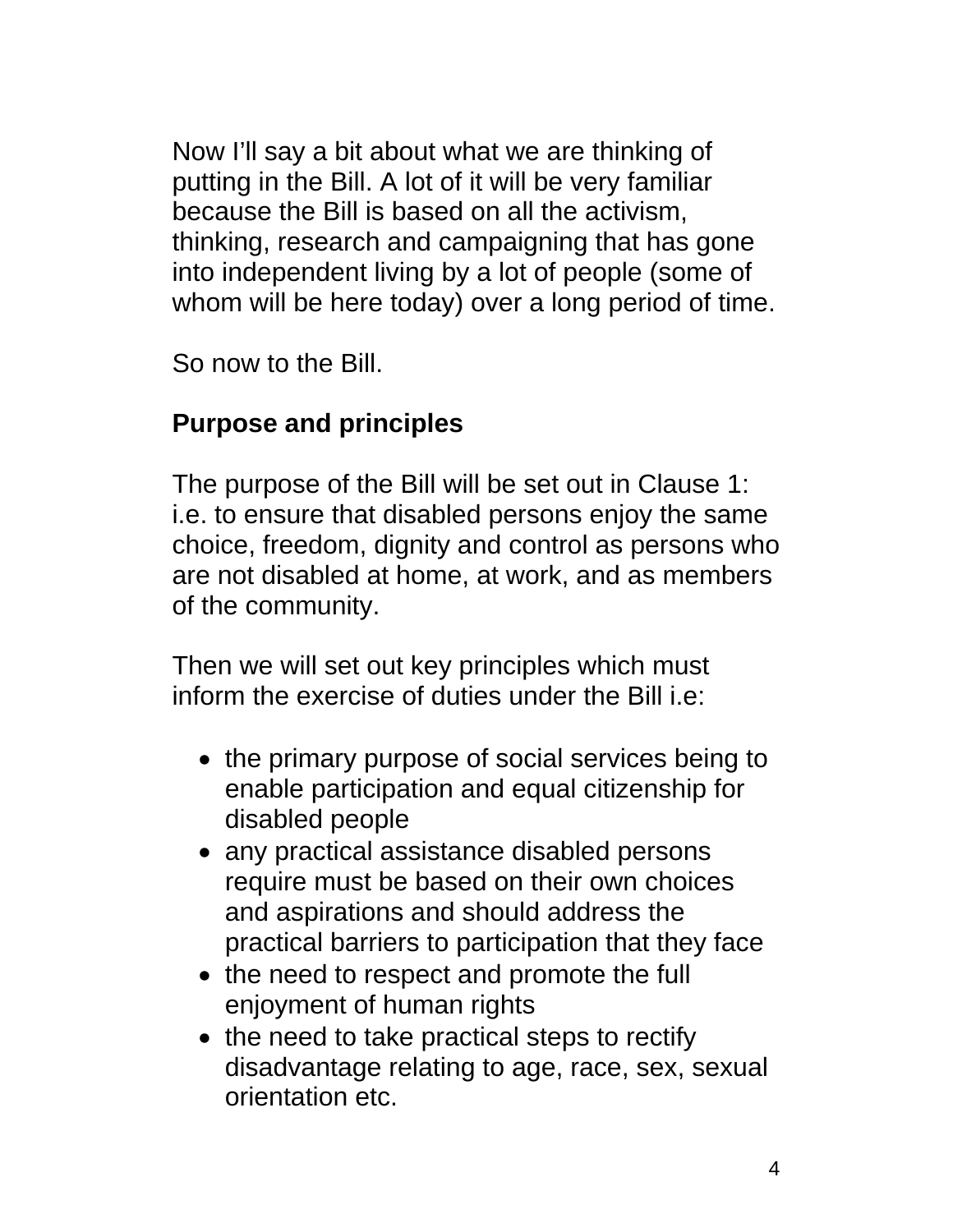We're writing in provisions requiring co-operation between local authorities and their partners to deliver better outcomes in relation to independent living.

## **Who is a disabled person?**

The Bill will amend Section 29 (1) of the National Assistance Act 1948, which provides the legal definition of disabled people for the purposes of community care policy. As the Life Chances report notes " this definition is out of date, offensive and does not provide a useful starting point for enabling disabled people to fulfil their roles as citizens".

# **Choosing how and where you live**

The Bill will provide a right to effective protection against involuntary institutionalisation combined with a more positive right to choose where and how you live.

# **Self-assessment**

Reform to the assessment regime will be required to ensure that all support packages are based on a starting point of **self-assessment** (or facilitated selfassessment for people lacking capacity) and geared towards facilitating independent living. At the moment assessment is dominated by professionals and is simply geared to fitting people into services rather than empowering them with resources.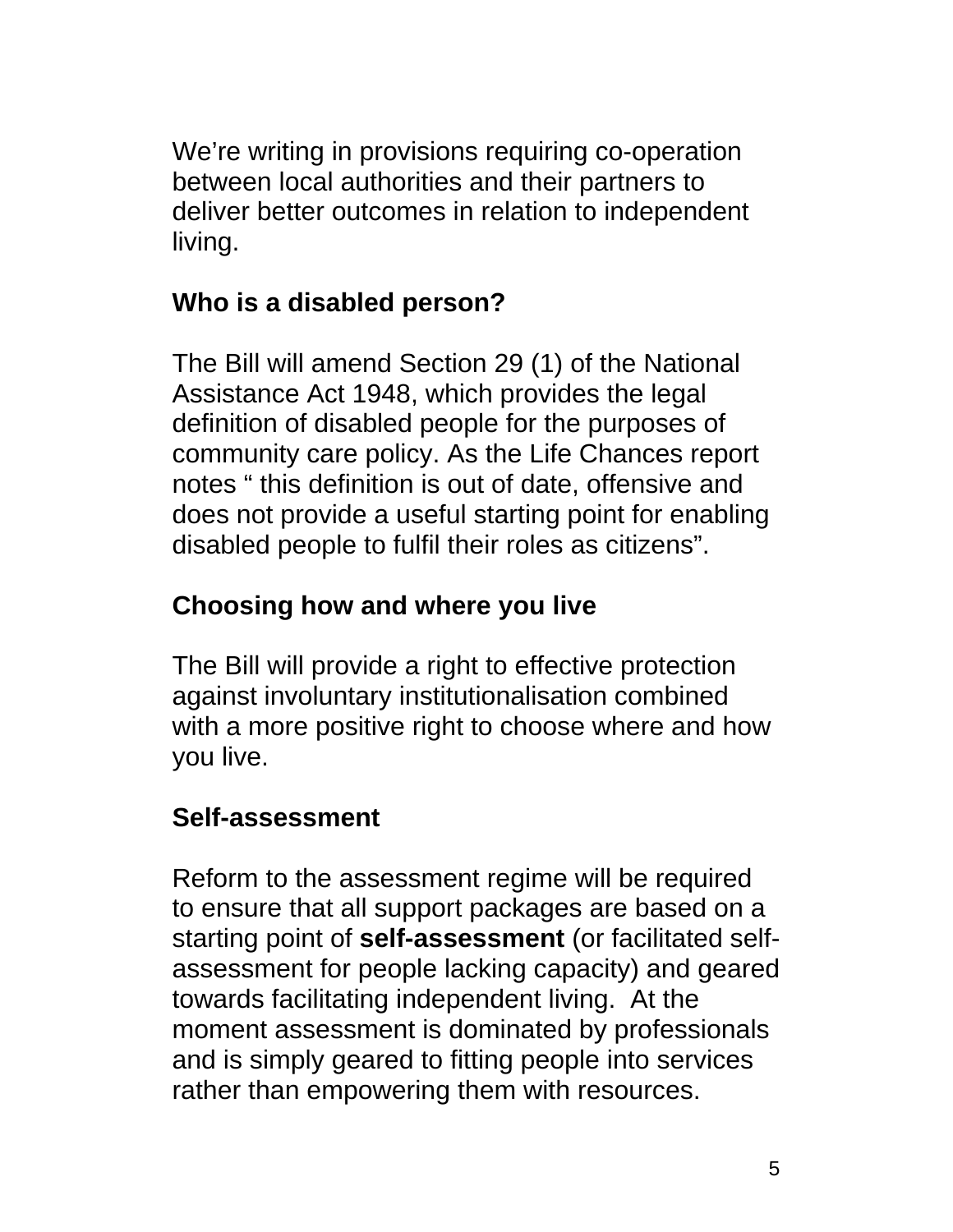# **Eligibility for support**

Access to support services is dependent on local eligibility criteria, which can vary greatly. The Bill will reflect a new approach that safeguards the position of those with high-level support needs while extending support to people with lower support needs.

#### **Minimum guaranteed outcomes**

The Bill will include specification of the minimum **outcomes** disabled people have a right to expect when they use independent living assessment and support services. In practical terms, the kind of minimum support envisaged is simply what is required to provide a level playing field in terms of ability to participate in the range of social and economic activities that most people take for granted.

### **Promoting direct payments and individualised budgets**

There is no specific duty on local authorities to proactively inform people about direct payments (what they are, how they work, what support you can get with them). The Bill will address this and identify other ways of promoting take-up, especially among groups such as people with learning disabilities and mental health service users. The DRC strongly supports the concept of individualised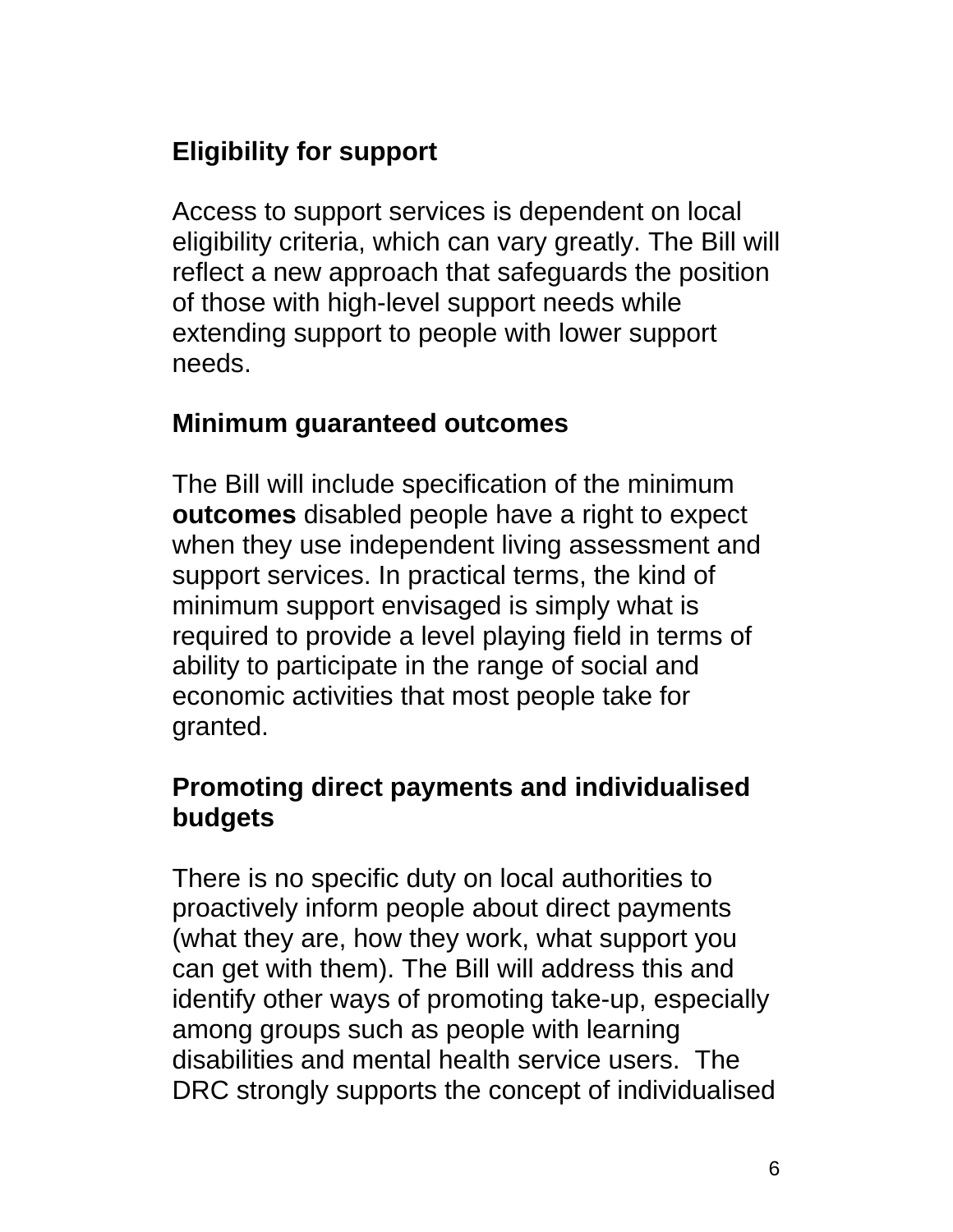budgets and the Bill will provide the necessary legislative underpinnings. Individualised budgets will cut through bureaucracy and make better use of resources.

# **Rights to communication support and advocacy**

We will enshrine in the Bill:

- Rights to advocacy and supported decisionmaking (including support for self-advocacy).
- Rights to communication support and equipment for those who need it (with communication needs being routinely recorded in all independent living plans and assessment records).

# **Portability**

The current system does not provide rights to portable support. If you move to a different part of the country you have to start all over again and negotiate a new support package from scratch with no guarantee about continuity of support, even for a transitional period. The Bill will specify that, at the very least, once a budget/ support package has been agreed, that entitlement follows you wherever they go and need not be renegotiated.

## **User-led support services**

If this is all going to work then it needs to be underpinned by a secure, sustainable future for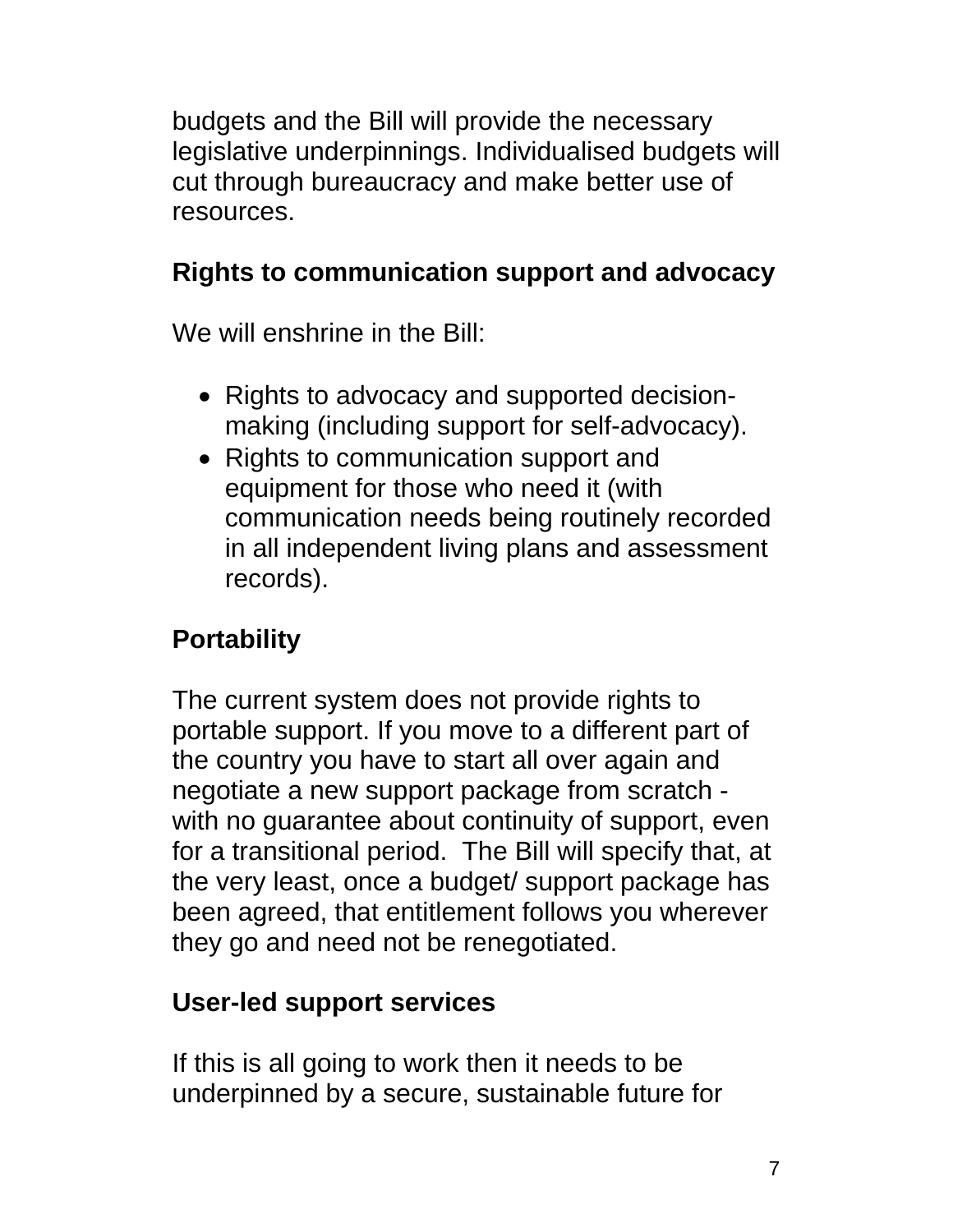user-led IL services locally, regionally and nationally. In line with the Life Chances Report recommendations for a Centre for Independent Living or equivalent in each local area by 2010 the Bill will impose duties upon local authorities to secure the provision of a range of user-led support systems/services to support independent living, including support for self-advocacy. We also need to ensure a more level-playing field in the competition for contracts so that big national organisations can't outdo local 'of' organisations.

Where you have a strong disability group working locally to support independent living you get better results in terms of choice, control and better outcomes for disabled people. We will consider and consult on possible models for delivering support and advice services that would be accessible to the full range of service users, including older disabled people and disabled people from BME communities. One option, for example, might be a local federation model utilising both CILs and other local organisations (e.g. Age Concern, Mind etc) working to a common service protocol based on IL principles to ensure consistency of approach.

### **Charging**

Charges continue to adversely affect thousands of disabled people. They amount to a tax on disability. The Bill will, at the very least, need to take disability benefits out of the charging equation. We will also consider the feasibility of removing charging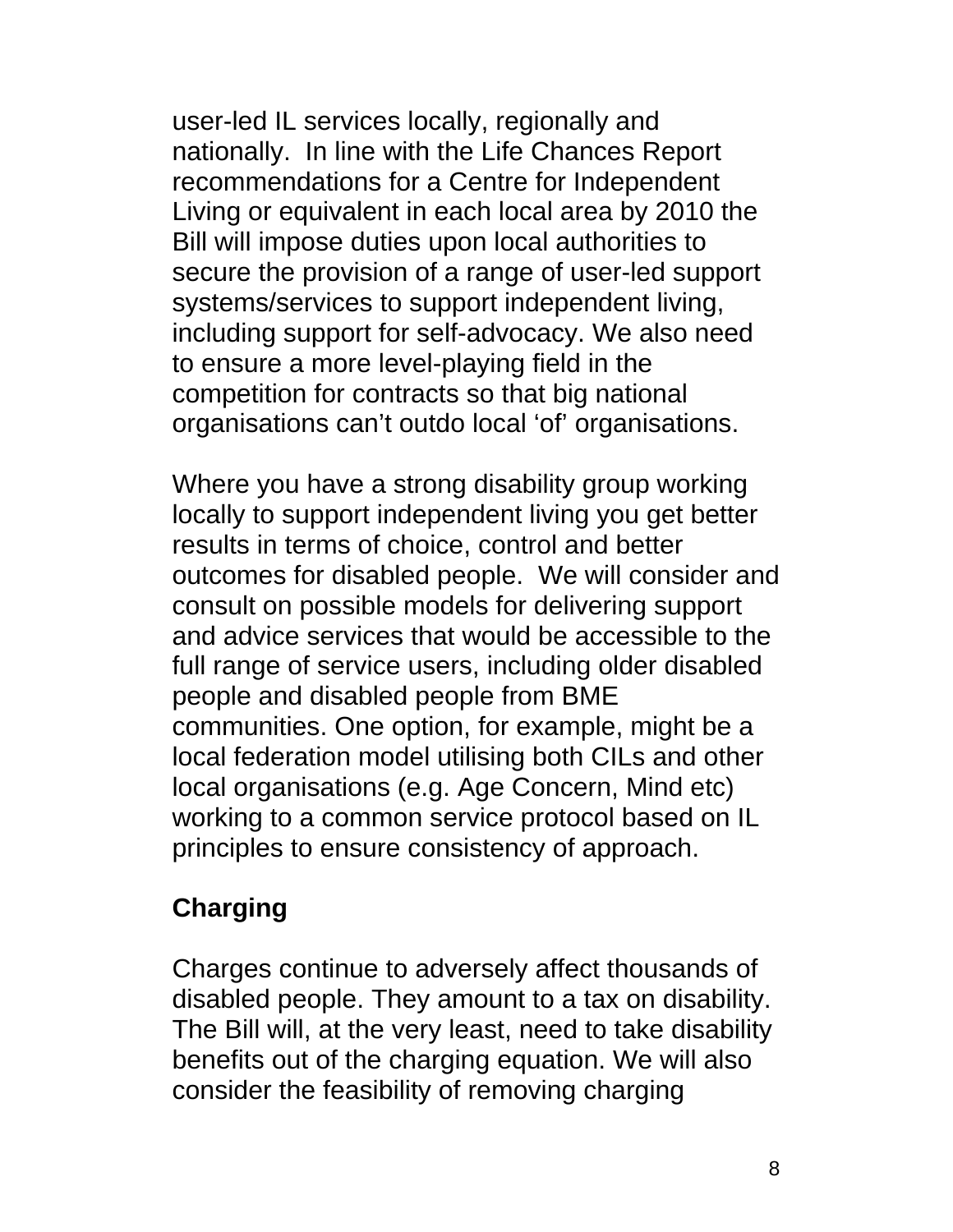altogether, looking at recent experiences of local authorities which have abolished charging and undertaking a cost benefit analysis.

#### **Restoring rights and the Gloucestershire Judgement**

Under the Gloucestershire judgement councils can justify failure to provide a disabled person with a service they are assessed as needing on the grounds that they cannot afford this. The Bill will attempt to address this long-standing problem by defining minimum outcomes (i.e. a level of support which is, as far as possible, sacrosanct) and by requiring a much tougher level of justification of how resources have been allocated and evidence of planned action to address unmet requirements. We are undertaking research to pinpoint the additional level of investment the Bill would entail and that will be set against anticipated savings over the long term in relation to reductions in hospital admissions, increased labour market participation or savings from housing adaptations. The DRC is clear that when we're talking about meeting basic human rights standards we've simply got to pay up.

#### **Reform of housing and planning legislation**

In addition we think that the Bill will also need to make improvements to rights under housing legislation and strengthen access requirements under the planning/building regulations systems. Major savings would be made if all new homes met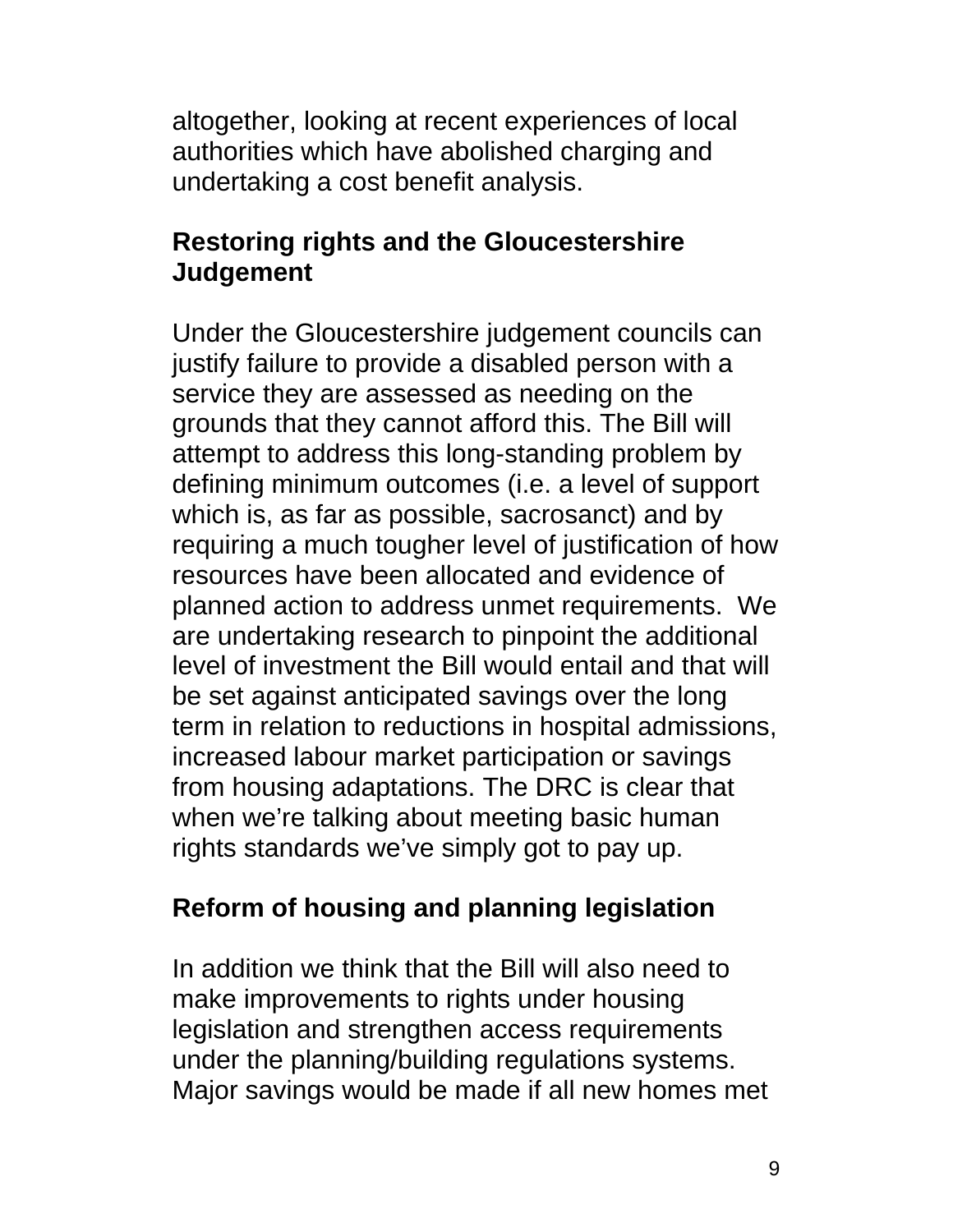the Lifetime homes standards and if housing authorities made better use of their accessible housing stock. We're looking too at further changes to the law on housing allocations and Disabled Facilities Grant rules to provide a really robust package that underpins the right to a home of one's own.

## **Disabled parents**

Throughout the Bill we will be emphasising the principle that disabled parents must be supported and enabled. But we believe there will be a need to go further than this. In 2006 people can still have their children removed from them (or live with that fear lurking at the back of the mind which is bad enough in itself) without justification and even though there may be practical support which would avoid it. We know this is happening. It's a major human rights issue and we've got to provide effective safeguards.

### **Disabled children, young people and their families**

Under the Bill disabled children, young people and their families will have access to individualised budgets – providing choice and control across multiple transitions. Disabled youngsters will get a stronger voice in determining their own requirements and we'll look at anything else which would strengthen freedom, choice and control.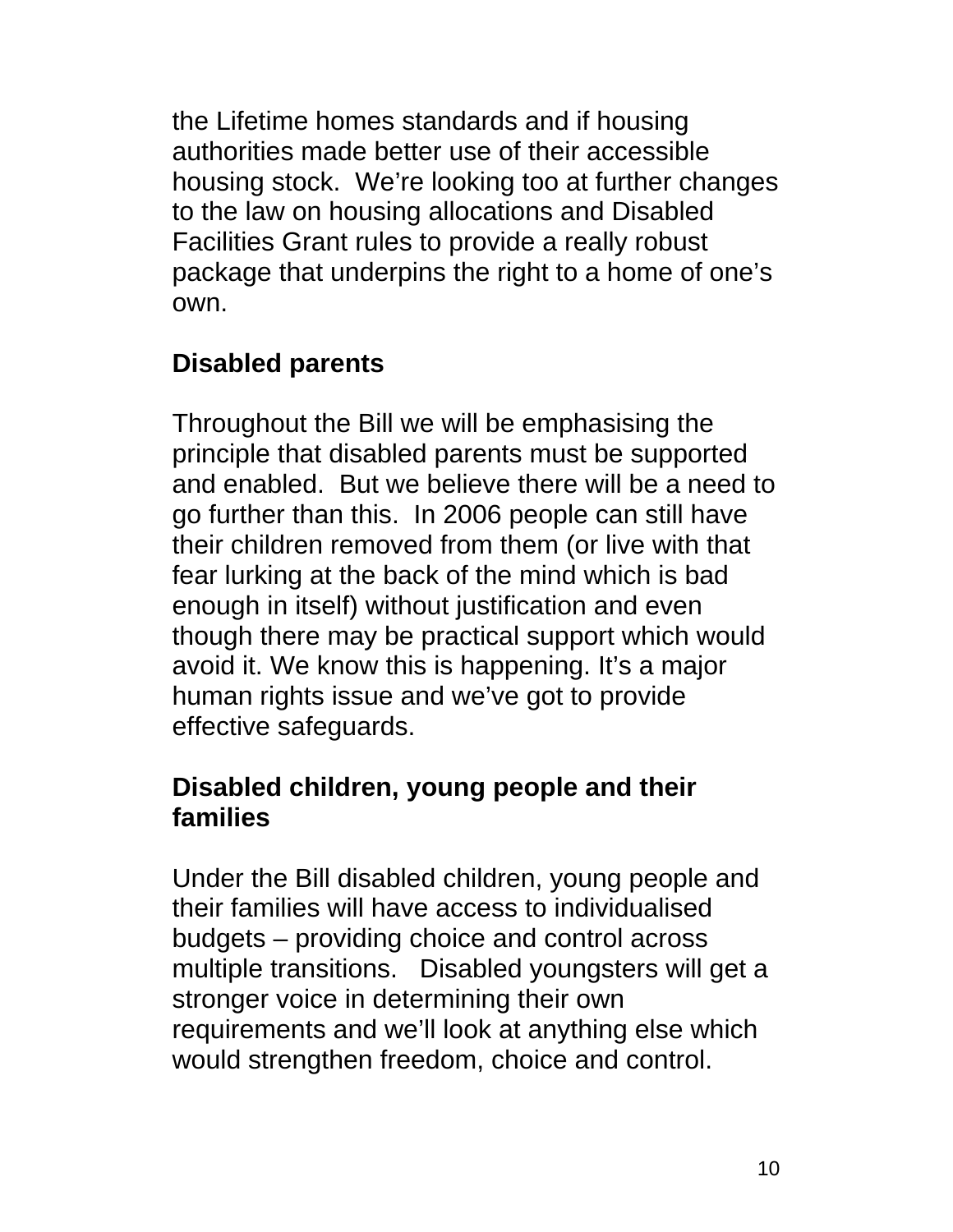### **Rights to mental health services**

We're going to enter 'reform of the Mental Health Act' territory too. We have too. There is no enforceable right for people with mental health problems to assessment, resources and provision, you are lucky if you get anywhere near a social support package and the safeguards against compulsory treatment are wholly inadequate.

#### **Measures to address race discrimination**

If independent living is to start meaning something for BME disabled people then we need support for and investment in their organisations, we need to ensure key professionals receive race equality and cultural awareness training and lots more. We are getting direct input to the Bill from BME disability groups.

### **Measures to address age discrimination**

Older people face blatant age discrimination. If you become a disabled person before you're 65 you can apply for the mobility component of Disability Living Allowance to help meet your extra costs. But if you start having mobility problems when you are 66 then it's tough, you are not entitled to the mobility component. Indeed the very name of older disabled people's extra costs benefit 'Attendance Allowance' infers that basically you just need tending to rather than actually being empowered to life a full life. People can't access money from the Independent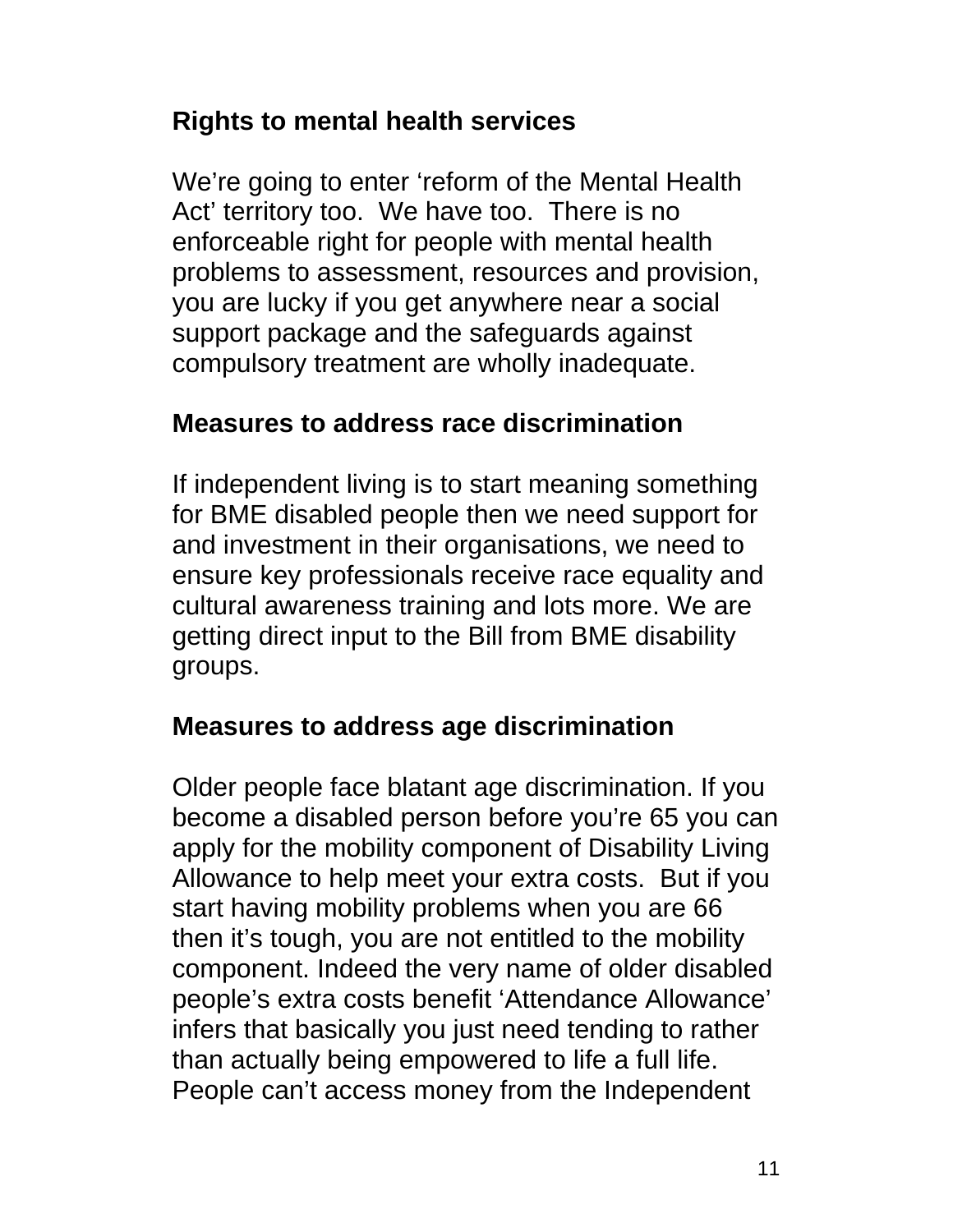Living Fund either once they are 66 – another blatant and unjustifiable age bar that the Bill will remove.

#### **Carers and families**

The Bill may refer to support for families and unpaid supporters of disabled people so that they can be enabled to be a positive resource for supporting disabled people's independence. We feel that the independent living agenda will necessarily improve the life chances and health of informal carers and supporters by ensuring disabled people are not forced into unwanted dependency. Of course we are all interdependent and many informal carers are in fact themselves disabled people supporting another disabled member of their family. It is important to recognise that appropriate support for carers is often an essential part of making Independent Living possible.

#### **Enforcement**

Disabled people need to be able to enforce their rights without going to the expense of a judicial review. Obviously we need to improve local authority complaints systems and advocacy rights will also help here. But we are also thinking we need to entrust an existing body (the existing care commissions perhaps or an ombudsman – equipped with stronger input from disabled people) with a duty to investigate and resolve complaints. Resolution might involve the power to order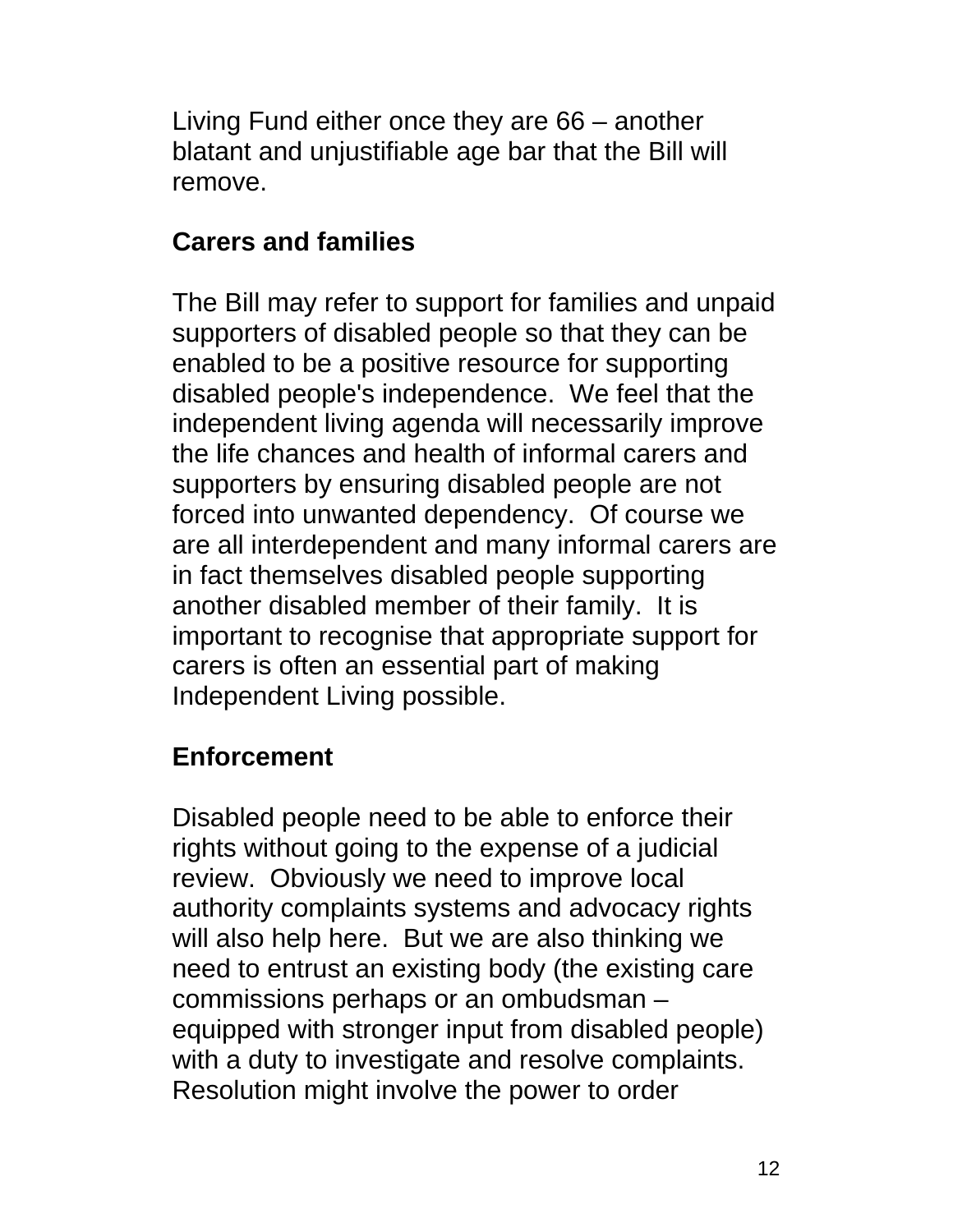remedial action. Any creative thoughts in this area would be extremely welcome.

### **What good will this Bill do?**

We do not expect this Bill to be passed in to law – not the first time around anyway. We would aim to get the Bill passed by the House of Lords in the first instance and if that happens we think a lot of MPs could be interested in introducing it to the House of Commons. We will keep going though until we get the rights in the Bill onto the statute book. What we aim to create is a broad alliance for independent living rights that puts unstoppable pressure on the Government to get moving and that leads in the next couple of years to the kind of legislation we need.

I'll end with an 'ask'. It's for input, insight and support. We're talking to lots of stakeholders – from the disability movement and further afield, cancer patients groups, the EOC, Carers UK, Help the Aged, social care movers and shakers. It's all going to hinge on effective alliances. We're forging a better understanding of what cancer patients for example want from independent living, what people with other long-term health conditions who don't self-identify as disabled people expect from the Bill. It's enriching the overall package.

We need as many people to engage with the Bill as possible and feed in, (ideas, views latest research findings, case studies – good and bad) then we'll